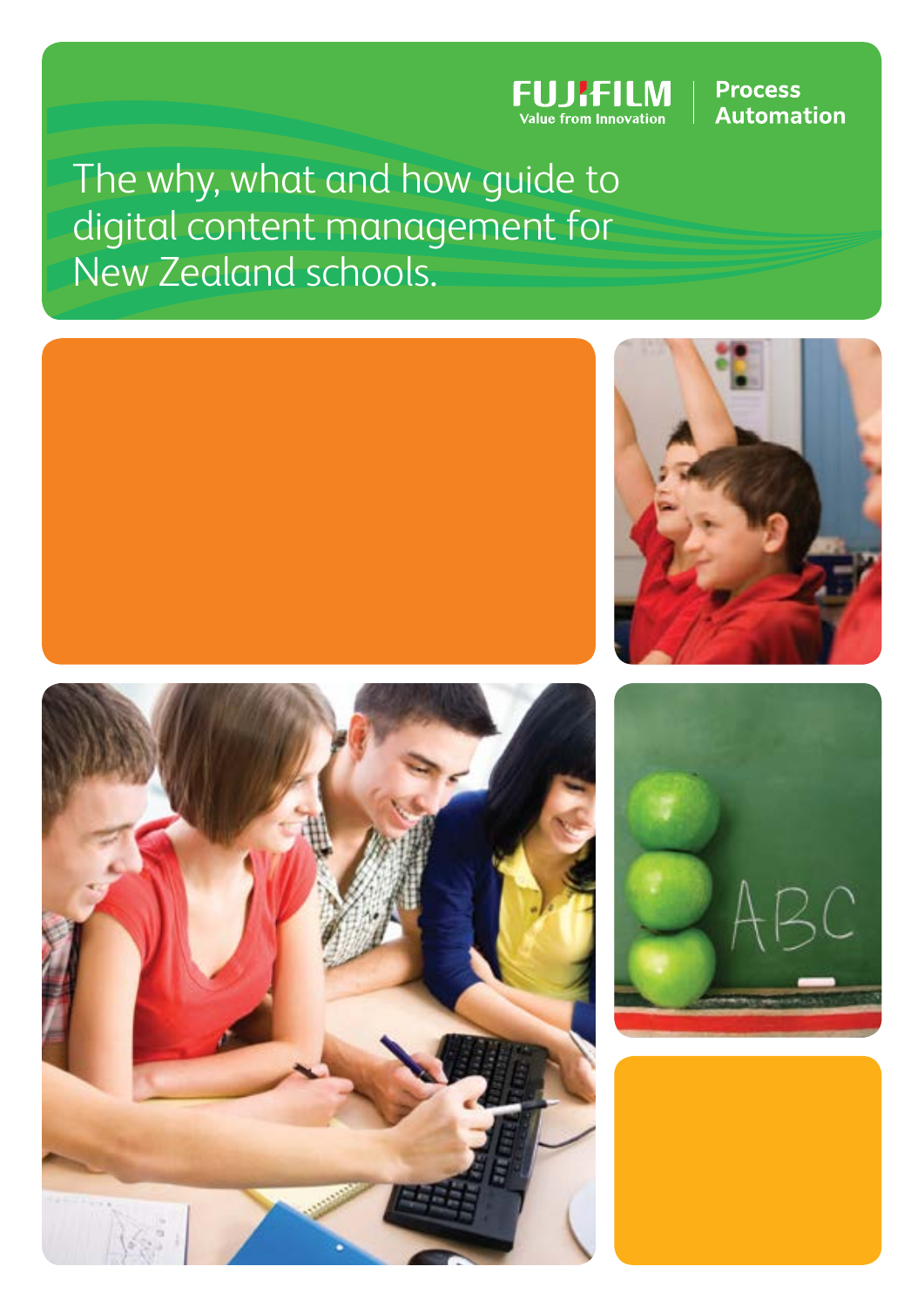The challenges behind delivering a first-class education are many. Government regulations, high administrative costs, dated processes and the need to provide a truly responsive service are key drivers for change.

Enable compliance, enjoy cost savings, ensure confidentiality and create order with FUJIFILM DocuShare.

### **Why do you need effective content management?**

Part of the responsibility of running a school is implementing the School Records Retention/Disposal Schedule as a requirement of the Public Records Act 2005.

Complying with Government legislation these days includes storing and ordering your email, electronic documents, spreadsheets, databases, digital images and sound files. You often need to track and retain your records for specific periods of time, and have them ready for regular compliance audits.

And compliance is only one area where the demands for quickly-accessible, accurate and up to date information are increasing. Having an effective, easy-touse content management system means your school administrators have exactly the resources they need to keep pace with increasing pressure for information from students, staff and parents.

Storing documents physically also has the disadvantage that it takes up valuable office and classroom space. This makes searching and retrieval inefficient, and costs your school time, effort and money.



# **What are the advantages of digital content management?**

Taking advantage of digital content management and eliminating paperbased processes means you:

- Centralise, organise and secure your information – by storing it in a safe, structured and systematic way, where it cannot be easily altered, and critically, is not spread over a variety of personal systems.
- Automate business processes by simplifying and streamlining workflow with our in-built rules to process and route documents to the correct destination or person.
- Save money by reducing the time, effort and expense required to copy, move and store paper documents, or even worse, retrieve records from offsite storage.
- Slash distribution costs by eliminating traditional printing and mailing costs and using secure internet and intranet distribution instead.
- Reclaim time and resources because valuable administration staff can be redeployed to more productive areas.
- Protect confidentiality by safeguarding your students' information and protecting sensitive information with our comprehensive security features.
- Improve service quality by responding promptly to inquiries for information with fingertip-access to transcripts, disciplinary actions, reports and academic records.
- Enforce consistent records policies by using DocuShare's structure and rules to ensure the integrity of all of your records, no matter where they are in their life cycle.
- Simplify and ensure regulatory compliance – by monitoring all your activities on our log system, and running reports on which records can be moved, updated or destroyed.
- Find information faster by tagging files with metadata so information can be searched for by keywords, then retrieved to be viewed, printed or emailed quickly and easily directly from your desktop computer.
- Share information by transferring records securely and quickly without the need to manually copy and collate large numbers of documents.

# **How FUJIFILM DocuShare gives you order and control**

FUJIFILM's DocuShare is a comprehensive and robust digital content management solution.

It provides an effective, efficient and reliable way to implement your responsibilities under the School Records Retention/Disposal Schedule (Public Records Act 2005), as well as fulfilling all your other legislative compliance needs.

Digital content management improves your efficiency, your ability to respond to the everyday needs of staff and departments, and increases the quality of the service you provide to your students and parents.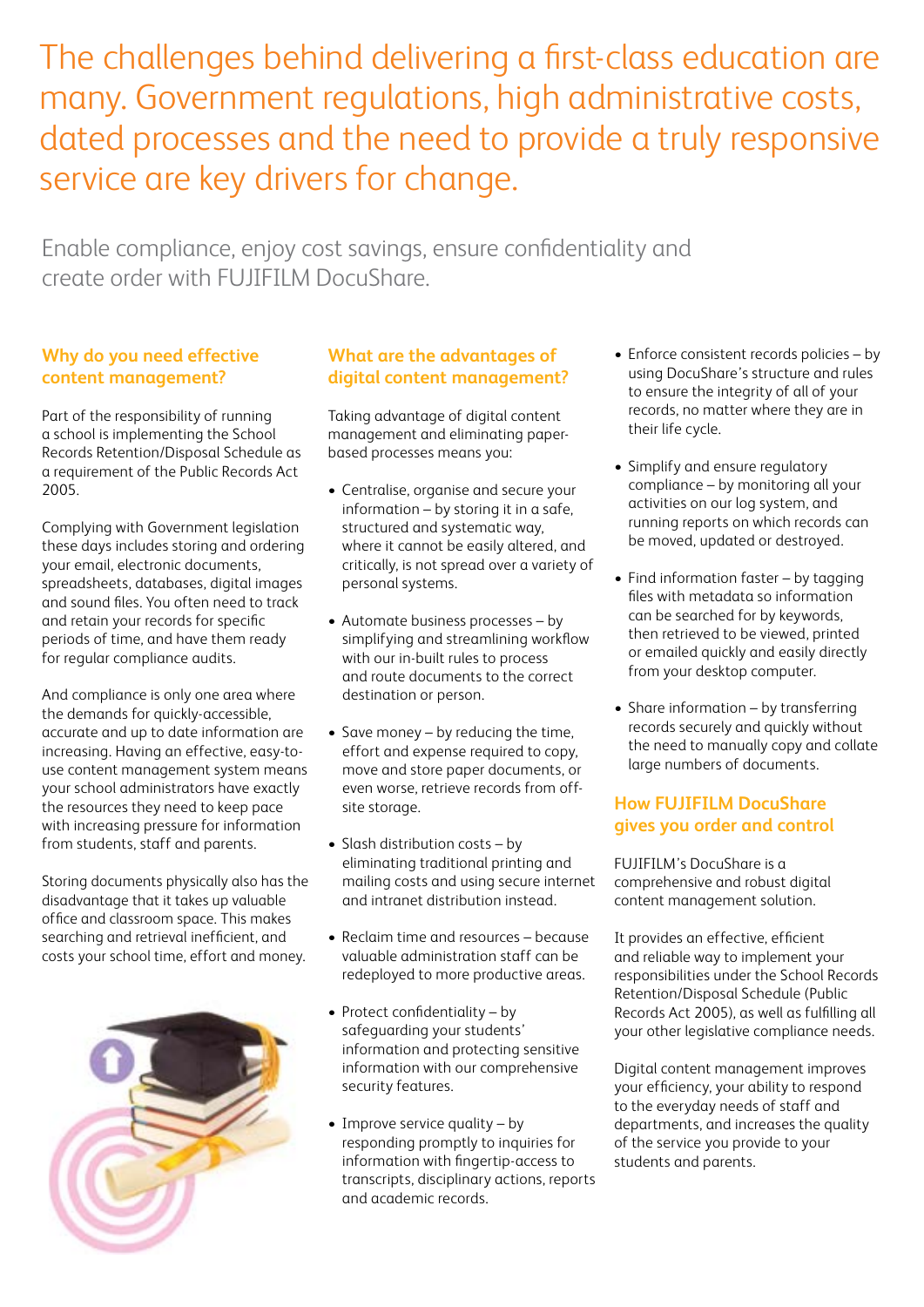

DocuShare provides you with the tools to combat the inefficiency and expense of paper storage. You can centrally manage increased amounts of information without needing extra staff, more archive space or further layers of administrative complexity to protect and preserve it.

As your school's need to process information grows, your DocuShare solution grows with it, scaling painlessly and effortlessly.

#### **Key DocuShare functions include:**

- Document versioning
- Microsoft Office integration
- Windows and web-based interfaces
- Collaborative workspaces
- User friendly workflow tools
- Mobile access to content

#### **FUJIFILM DocuShare – great for your bottom line**

With DocuShare, filing and saving all types of records is easy and cost effective, and finding them again is a breeze.

Hard copy attendance documents, report cards and transcripts, personnel records, performance reviews and Board of Trustees meeting minutes can be scanned and saved into single or even multiple DocuShare folders. Electronic documents, including Microsoft Word documents and Excel® spreadsheets, Adobe® PDF documents and digital photos, audio or video files, can be imported and stored in their original file formats.

# **DocuShare: The total document management solutions for schools**